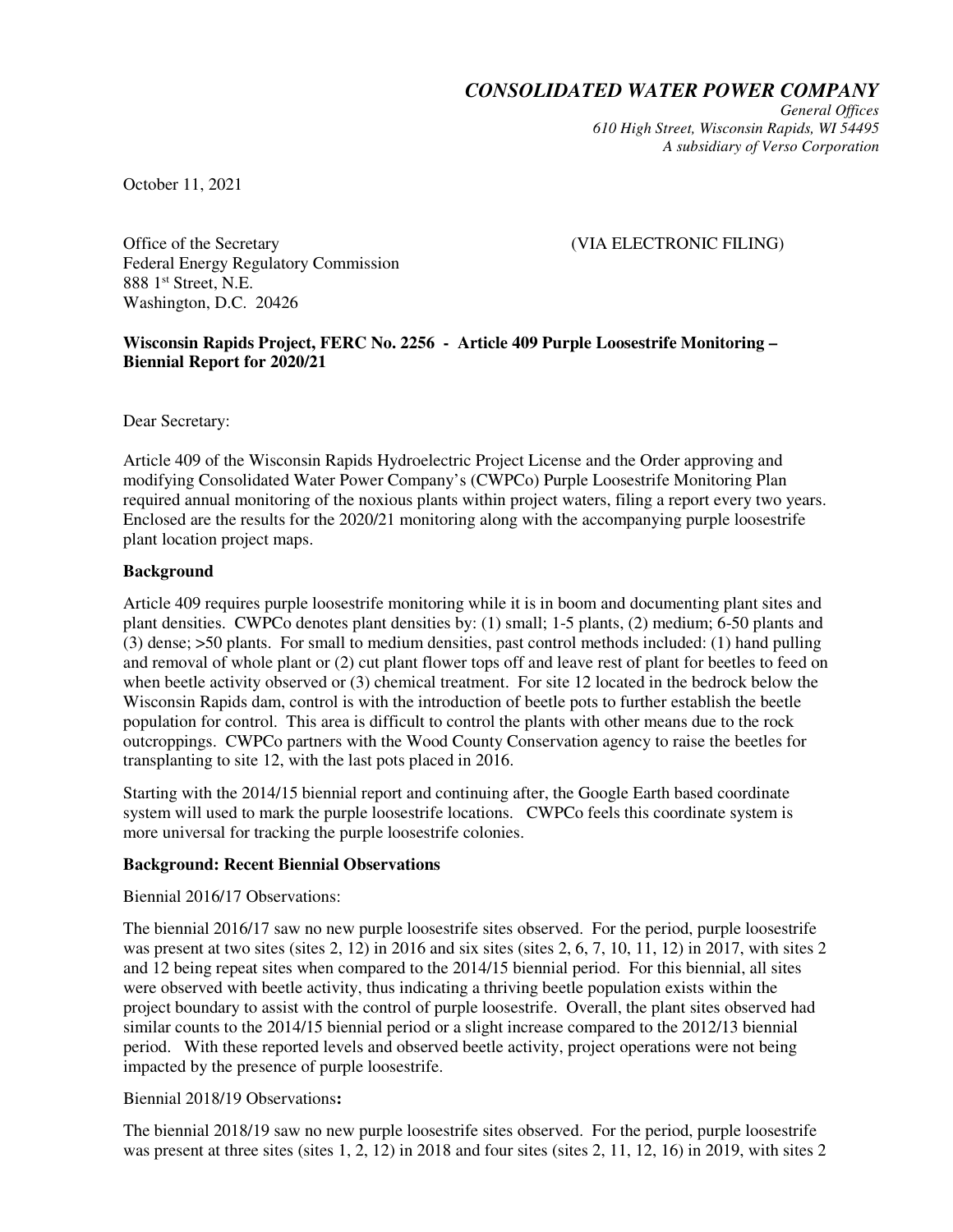and 12 being repeat sites when compared to the 2016/17 biennial period. For this biennial, all sites were observed with beetle activity, thus indicating a thriving beetle population exists within the project boundary to assist with the control of purple loosestrife. Overall, the plant sites observed had similar counts to the 2014/15 and 2016/17 biennials period or a slight increase compared to the 2012/13 biennial period. With these reported levels and observed beetle activity, project operations were not being impacted by the presence of purple loosestrife.

# 2018/19 Control Methods

Control methods administered in 2018/19 involved either: (1) hand pulling and removal of whole plant or (2) flower seed top removal where beetle activity was observed with plant densities less than 50 plants. For more than 50 plant densities, the control method is to maintain a healthy beetle population through raised beetle pot introduction (site 12). Beetle activity was ranked and recorded by % leaf damage (observed bee-bee like holes in leaves) as follows: (1) light, <15% leaves, (2) medium, 15% to 30%, or (3) heavy, >30%.

# **Biennial 2020/21 Observations**

The biennial 2020/21 saw no new purple loosestrife sites observed. For the period, purple loosestrife was present at two sites (sites 11and 12) in 2020 and three sites (sites 11, 12 and 18) in 2021, with these sites being repeat sites when compared to the historical observations. For sites 11 and 18, all plants were removed by the roots. For this biennial, all sites were observed with beetle activity, thus indicating a thriving beetle population exists within the project boundary to assist with the control of purple loosestrife. Overall, the plant sites observed had similar counts to the 2014/15, 2016/17 and 2018/19 biennial periods or a slight increase compared to the 2012/13 biennial period. With these reported levels and observed beetle activity, project operations were not being impacted by the presence of purple loosestrife. Observations conducted during summers of 2020 (vehicle July 24<sup>th</sup> week and boat July  $28^{th}$ ) and  $2021$  (vehicle July  $24^{th}$  week and boat July  $28^{th}$ ).

# 2020/21 Control Methods

Control methods administered in 2020/21 involved hand pulling and removal of whole plant. For more than 50 plant densities with beetle activity, the control method is to maintain a healthy beetle population without any control method (site 12). Beetle activity was ranked and recorded by % leaf damage (observed bee-bee like holes in leaves) as follows: (1) light, <15% leaves, (2) medium, 15% to 30%, or (3) heavy, >30%.

CWPCo continues to distribute information regarding invasive species (PUBL-WM-250-95) via its recreational brochure which is free to the public.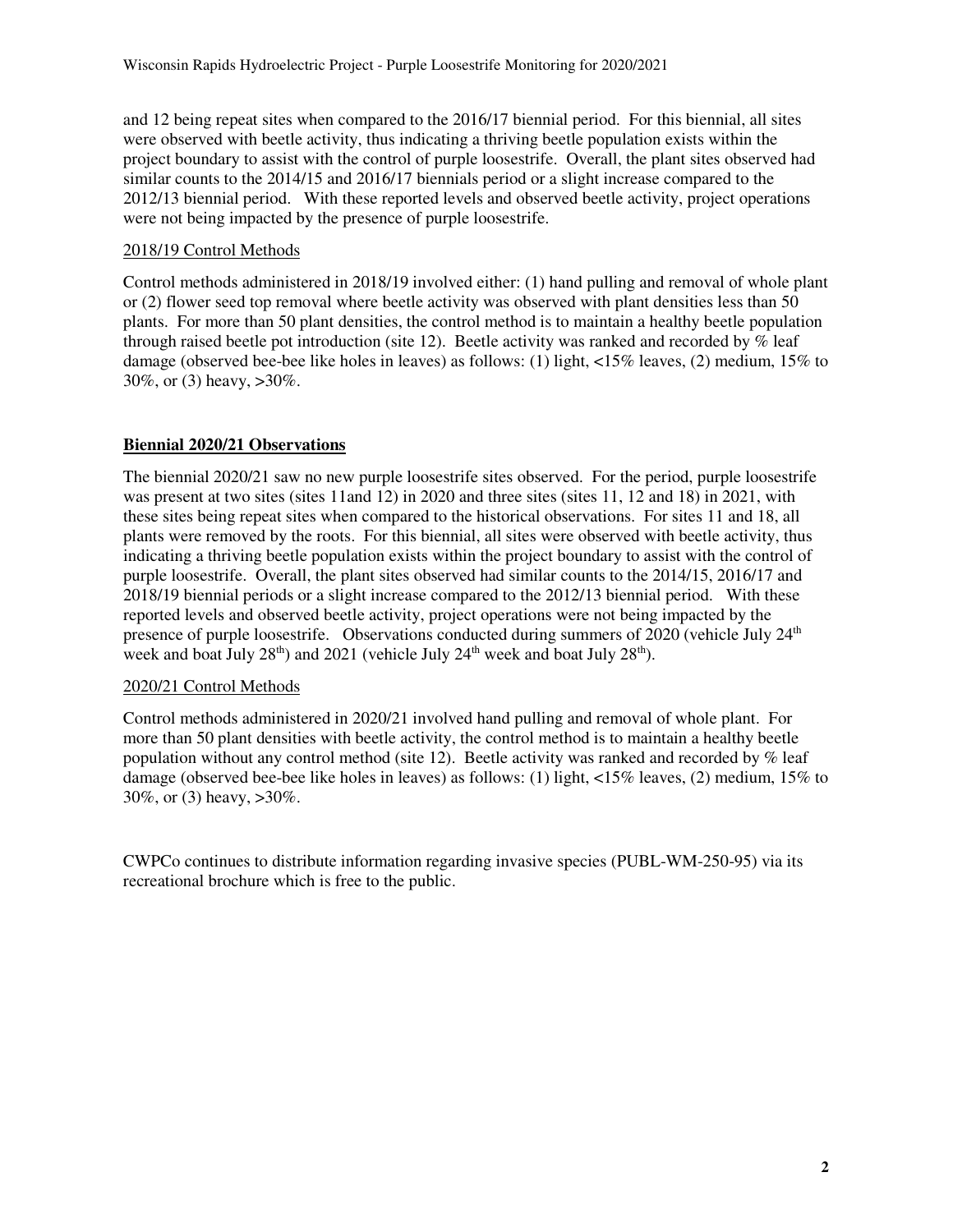Wisconsin Rapids Hydroelectric Project - Purple Loosestrife Monitoring for 2020/2021

If there are any questions, please feel free to contact us at (715) 422-3927 or email tom.witt@versoco.com.

# CONSOLIDATED WATER POWER COMPANY

Thomas J. Witt

Thomas J. Witt Resources Manager

Enclosure: Purple Loosestrife Location Maps (2)

File: Wisconsin Rapids, LG-90-30, Article 409

cc: Ms. Cheryl Laatsch, Wisconsin Department of Natural Resources (email copy) Mr. Nicholas Utrup, U.S. Fish & Wildlife Service, St. Paul, MN (email copy)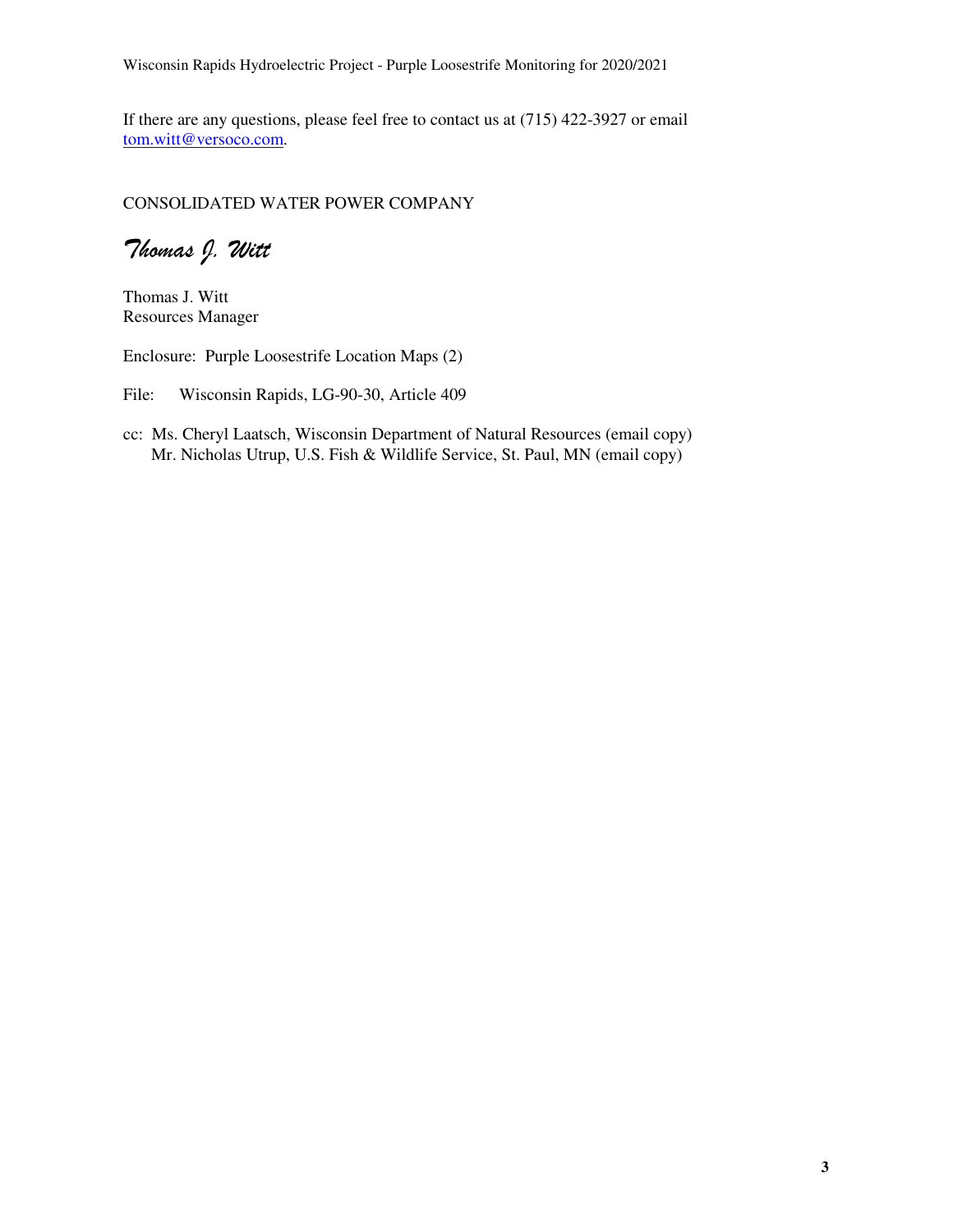# **Table 1 – Purple Loosestrife Monitoring Site Data**

Wisconsin Rapids Hydroelectric Project – Purple Loosestrife Monitoring for 2010 - 2021

| <b>Site</b>    | <b>Description</b>        | <b>GPS</b>          | Plt            | <b>Beetle</b>   | <b>Chem</b>    | <b>Action Taken</b>                                                   |
|----------------|---------------------------|---------------------|----------------|-----------------|----------------|-----------------------------------------------------------------------|
| N <sub>0</sub> |                           | Coordinates         | <b>Density</b> | <b>Activity</b> | <b>Applied</b> |                                                                       |
|                |                           | <b>Google Earth</b> |                |                 |                |                                                                       |
| $\mathbf{1}$   | Small bedrock             | Lat 44.4202,        | 2 plts         | None            | N <sub>o</sub> | $2010$ – removed                                                      |
|                | outcrop E. of             | Long -89.7984       | 5 plts         | Heavy           | No             | 2011 - removed flower tops, rest for                                  |
|                | <b>Big Island</b>         |                     |                |                 |                | beetles                                                               |
|                |                           |                     | None           |                 |                | 2012/13 - no plants                                                   |
|                |                           |                     | 2 plts         |                 |                | $2014$ – removed                                                      |
|                |                           |                     | None           | None            | No             | $2015$ – no plants                                                    |
|                |                           |                     | None           |                 |                | $2016/17$ – no plants                                                 |
|                |                           |                     | 2 plts         | Heavy           | No             | 2018 - removed                                                        |
|                |                           |                     | None           |                 |                | $2019-21$ – no plants                                                 |
| $\overline{2}$ | Sandy                     | Lat 44.4249,        | 2 plts         | None            | No             | $2010$ – removed                                                      |
|                | shoreline of a            | Long -89.7944       | None           |                 |                | $2011$ - no plants                                                    |
|                | small island              |                     | 2 plts         | None            | No             | 2012 - removed                                                        |
|                |                           |                     | None           |                 |                | 2013/14 - no plants                                                   |
|                |                           |                     | 7 plts         | Medium          | N <sub>o</sub> | $2015$ – removed                                                      |
|                |                           |                     | 5 plts         | Heavy           | No             | $2016/17$ – removed flower tops, rest                                 |
|                |                           |                     | 4 plts         | Heavy           | No             | for beetles                                                           |
|                |                           |                     | 3 plts         | Heavy           | No             | $2018$ – removed                                                      |
|                |                           |                     | 2 plts         | Heavy           | N <sub>o</sub> | $2019$ – removed                                                      |
|                |                           |                     | None           |                 |                | $2020/21$ – no plants                                                 |
| 3              | Island below              | Observations        |                |                 |                | Starting with 2017 biennial report, this                              |
|                | Biron Dam-                | under Biron         |                |                 |                | site will no longer be part of this                                   |
|                | Out of Project            | Project Report      |                |                 |                | report as it is under the Biron                                       |
| $\overline{4}$ | Boundary<br>S. Tip of Big | Lat 44.4072,        | 2 plts         | Heavy           | No             | Hydroelectric Project, P-2192<br>2010 - removed flower tops, rest for |
|                | Island                    | Long -89.8171       |                |                 |                | beetles                                                               |
|                |                           |                     | None           |                 |                | 2011 - no plants                                                      |
|                |                           |                     | None           |                 |                | 2012 - no plants                                                      |
|                |                           |                     | None           |                 |                | 2013 - no plants                                                      |
|                |                           |                     | 2 plts         | Heavy           | No             | 2014 - removed flower tops, rest for                                  |
|                |                           |                     |                |                 |                | beetles                                                               |
|                |                           |                     | None           |                 |                | $2015/21$ – no plants                                                 |
| 5              | SE Shoreline              | Lat 44.4039,        | 2 plts         | None            | No             | $2010$ – removed                                                      |
|                | of Hunter Is.             | Long -89.8221       | 2 plts         | None            | N <sub>o</sub> | 2011 - removed                                                        |
|                | (Kraft Mill)              |                     | None           |                 |                | $2012/21$ - no plants                                                 |
| 6              | E. Shoreline              | Lat 44.4069,        | 16 plts        | Heavy           | N <sub>o</sub> | 2010 - removed flower tops, rest for                                  |
|                | adjacent to               | Long -89.8090       |                |                 |                | beetles                                                               |
|                | <b>Pleasant View</b>      |                     | 2 plts         | Heavy           | No             | 2011 - removed flower tops, rest for                                  |
|                | Lane                      |                     |                |                 |                | beetles                                                               |
|                |                           |                     | None           |                 |                | 2012 - no plants                                                      |
|                |                           |                     | None           |                 |                | $2013$ - no plants                                                    |
|                |                           |                     | None           |                 |                | $2014$ - no plants                                                    |
|                |                           |                     | $1$ plt        | Heavy           | No             | 2015 - removed flower tops, rest for                                  |
|                |                           |                     |                |                 |                | beetles                                                               |
|                |                           |                     | None           |                 |                | $2016$ – no plants                                                    |
|                |                           |                     | 3 plts         | Light           | No             | $2017$ – removed                                                      |
|                |                           |                     | None           |                 |                | $2018/21$ – no plants                                                 |
|                |                           |                     |                |                 |                |                                                                       |
|                |                           |                     |                |                 |                |                                                                       |
|                |                           |                     |                |                 |                |                                                                       |
|                |                           |                     |                |                 |                |                                                                       |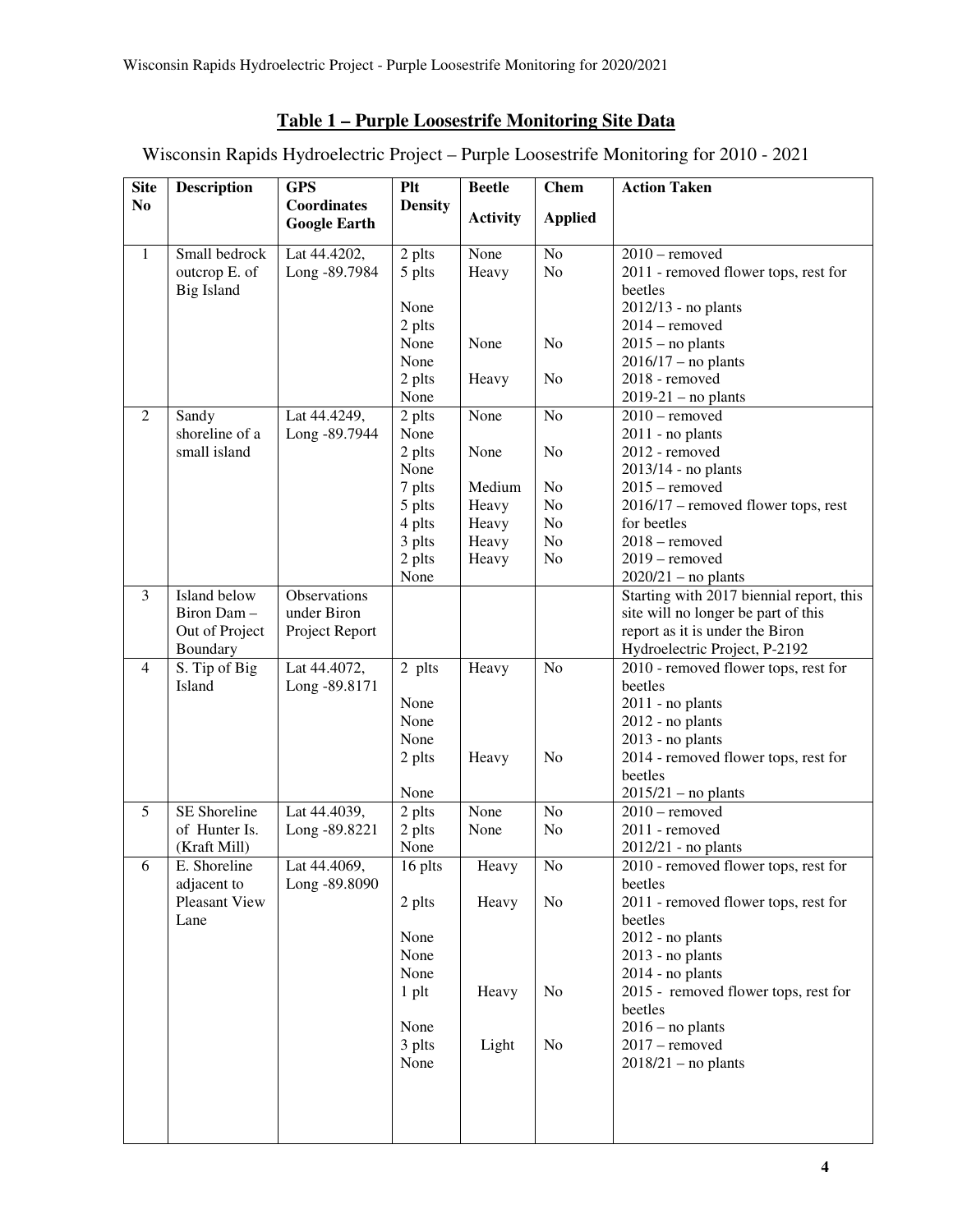| <b>Site</b>    | <b>Description</b>        | <b>GPS</b>                         | Plt            | <b>Beetle</b>   | <b>Chem</b>    | <b>Action Taken</b>                             |
|----------------|---------------------------|------------------------------------|----------------|-----------------|----------------|-------------------------------------------------|
| N <sub>0</sub> |                           | Coordinates<br><b>Google Earth</b> | <b>Density</b> | <b>Activity</b> | <b>Applied</b> |                                                 |
| $\tau$         | Small Island              | Lat 44.4087,                       | 4 plts         | None            | N <sub>o</sub> | $2010$ – removed                                |
|                | and E                     | Long -89.8059                      | None           |                 |                | $2011$ - no plants                              |
|                | Shoreline /<br>Strawberry |                                    | None<br>2 plts | Light           | No             | 2012/16 - no plants<br>$2017$ – removed         |
|                | Lane                      |                                    | None           |                 |                | $2018/21$ – no plants                           |
| 8              | E. Shoreline              | Lat 44.4093,                       | 8 plts         | None            | No             | $2010$ – removed                                |
|                | above                     | Long -89.8046                      | $1$ plt        | None            | No             | $2011$ – removed                                |
|                | Strawberry                |                                    | None           |                 |                | 2012/13 - no plants                             |
|                | Lane                      |                                    | 4 plts         | Medium          | N <sub>o</sub> | 2014 - removed flower tops, rest for<br>beetles |
|                |                           |                                    | 4 plts         | Heavy           | No             | 2015 - removed flower tops, rest for            |
|                |                           |                                    | None           |                 |                | beetles<br>$2016/21$ – no plants                |
| 9              | E. Shoreline              | Lat 44.4165,                       | None           |                 | N <sub>o</sub> | $2010/11$ - no plants                           |
|                | of Big Island             | Long -89.8007                      | None           |                 |                | $2012/21$ – no plants                           |
| 10             | Sm Island E of            | Lat 44.4154,                       | 4 plts         | None            | No             | $2010$ – removed                                |
|                | <b>Big Island</b>         | Long -89.7996                      | None           |                 |                | 2011 - no plants                                |
|                | near<br>Cranberry         |                                    | None<br>None   |                 |                | 2012/13 - no plants<br>2014/15 - no plants      |
|                | ditch outfall             |                                    | None           |                 |                | $2016$ - no plants                              |
|                |                           |                                    | 4 plts         | Heavy           | No             | 2017 - removed flower tops, rest for            |
|                |                           |                                    |                |                 |                | beetles                                         |
|                |                           |                                    | None           |                 |                | $2018/21$ - no plants                           |
| 11             | E Shoreline               | Lat 44.4019,                       | None           |                 | No             | $2010$ - no plants                              |
|                | near Canoe                | Long -89.8187                      | None           |                 |                | 2011 - no plants                                |
|                | Take Out                  |                                    | None           |                 |                | 2012 - no plants                                |
|                |                           |                                    | 2 plts         | Heavy           | No             | $2013$ – removed                                |
|                |                           |                                    | 2 plts         | Medium          | No             | 2014 - removed flower tops, rest for<br>beetles |
|                |                           |                                    | 4 plts         | Medium          | N <sub>o</sub> | 2015 - removed flower tops, rest for<br>beetles |
|                |                           |                                    | None           |                 |                | $2016$ – no plants                              |
|                |                           |                                    | 2 plts         | Light           | N <sub>o</sub> | $2017$ – removed                                |
|                |                           |                                    | None           |                 |                | $2018 - no$ plants                              |
|                |                           |                                    | 2 plts         | Light           | N <sub>o</sub> | $2019$ – removed                                |
|                |                           |                                    | 2 plts         | Light           | No             | $2020/21$ - removed                             |
|                |                           |                                    |                |                 |                |                                                 |
|                |                           |                                    |                |                 |                |                                                 |
|                |                           |                                    |                |                 |                |                                                 |
|                |                           |                                    |                |                 |                |                                                 |
|                |                           |                                    |                |                 |                |                                                 |
|                |                           |                                    |                |                 |                |                                                 |
|                |                           |                                    |                |                 |                |                                                 |
|                |                           |                                    |                |                 |                |                                                 |
|                |                           |                                    |                |                 |                |                                                 |
|                |                           |                                    |                |                 |                |                                                 |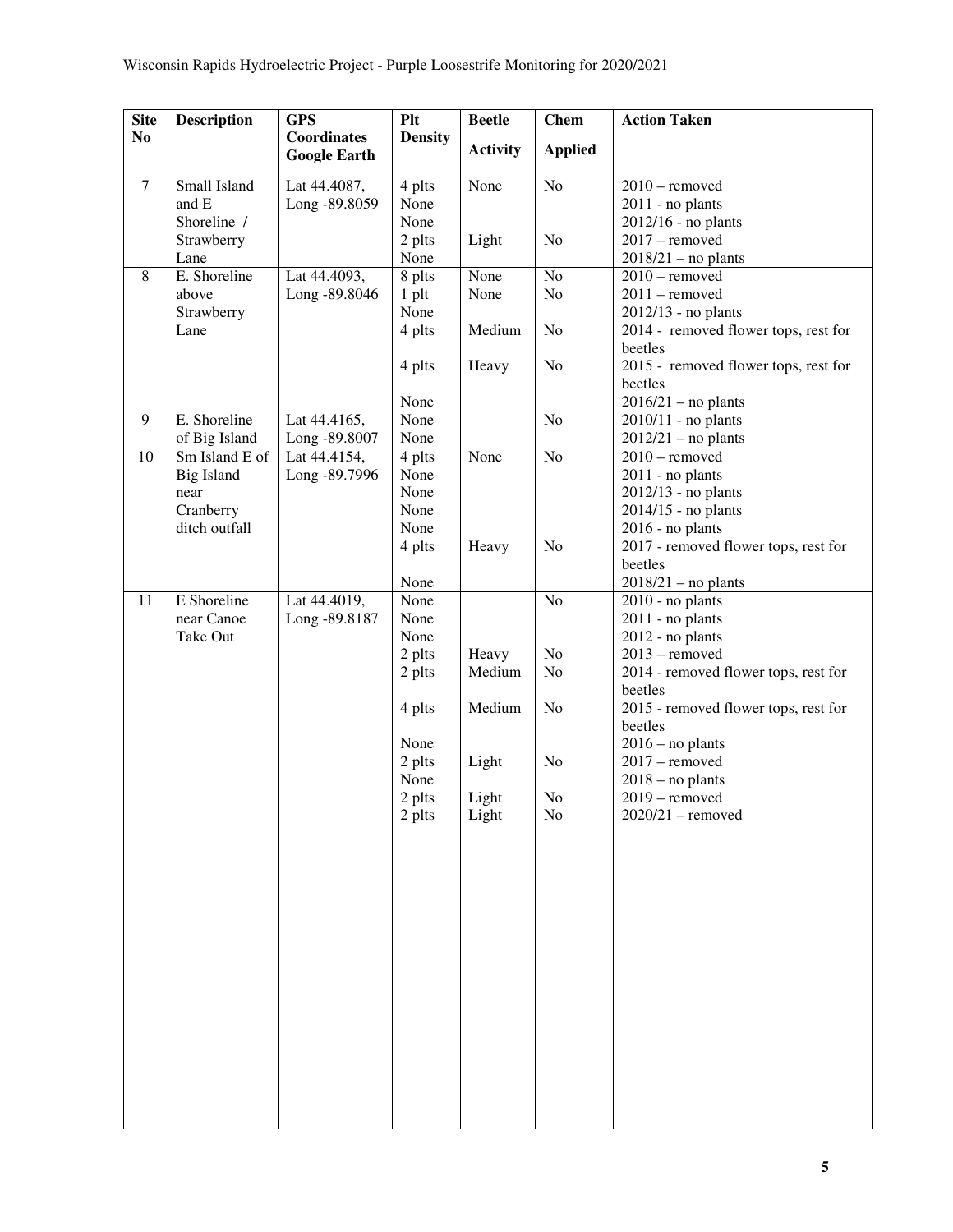| <b>Site</b>    | <b>Description</b>         | <b>GPS</b>                         | Plt                    | <b>Beetle</b>     | <b>Chem</b>     | <b>Action Taken</b>                             |
|----------------|----------------------------|------------------------------------|------------------------|-------------------|-----------------|-------------------------------------------------|
| N <sub>0</sub> |                            | Coordinates<br><b>Google Earth</b> | <b>Density</b>         | <b>Activity</b>   | <b>Applied</b>  |                                                 |
| 12             | Tail water                 | Lat 44.3965,                       | 50-100                 | Heavy             | N <sub>o</sub>  | 2010 - place 8 beetle pots, monitor             |
|                | area of                    | Long -89.8206                      | plts                   |                   |                 |                                                 |
|                | Spillway                   |                                    | 50-100                 | Light             | N <sub>o</sub>  | 2011 - place 2 beetle pots, monitor             |
|                | Section                    |                                    | Plts<br>50-100         | Light             | N <sub>o</sub>  | $2012$ – monitor                                |
|                |                            |                                    | plts<br>50-100         | Light             | No              | 2013- place 4 beetle pots, monitor              |
|                |                            |                                    | plts<br>50-100         | Medium            | No              | 2014 - place 10 beetle pots, monitor            |
|                |                            |                                    | plts<br>50-100<br>plts | Medium<br>- Heavy | No              | 2015 - place 4 beetle pots, monitor             |
|                |                            |                                    | 50-100<br>plts         | Medium<br>- Heavy | No              | 2016 - place 6 beetle pots, monitor             |
|                |                            |                                    | 50-100<br>plts         | Medium<br>- Heavy | No              | 2017 - monitor                                  |
|                |                            |                                    | 50-100<br>Plts         | Medium<br>- Heavy | No              | $2018/19$ - monitor                             |
|                |                            |                                    | 50-100<br>Plts         | Medium<br>- Heavy | No              | 2020/21 - monitor                               |
| 13             | E Shoreline<br>below       | Lat 44.4155,<br>Long -89.7980      | 6 plts                 | Heavy             | $\rm No$        | 2010 - removed flower tops, rest for<br>beetles |
|                | Cranberry<br>Ditch Outfall |                                    | 5 plts                 | Heavy             | N <sub>o</sub>  | 2011 - removed flower tops, rest for<br>beetles |
|                |                            |                                    | None                   |                   |                 | $2012/21$ - no plants                           |
| 14             | W Shoreline,               | Lat 44.4024,                       | 4 plts                 | Heavy             | $\overline{No}$ | 2010 - removed flower tops, rest for            |
|                | above RR                   | Long -89.8241                      |                        |                   |                 | beetles                                         |
|                | trestle                    |                                    | None<br>None           |                   |                 | $2011$ - no plants<br>2012/21 - no plants       |
| 15             | W Shoreline                | Lat 44.4085,                       | None                   |                   | No              | $2010$ - no plants                              |
|                | above Kraft                | Long -89.8194                      | 3 plts                 | None              | No              | $2011$ – removed                                |
|                | Mill area                  |                                    | None                   |                   |                 | 2012/21 - no plants                             |
| 16             | E. Shoreline               | Lat 44.4123,                       | 4 plts                 | None              | N <sub>o</sub>  | $2010$ – removed                                |
|                | above                      | Long -89.8031                      | 1 plt                  | None              | N <sub>o</sub>  | $2011$ – removed                                |
|                | Shorewood                  |                                    | None                   |                   |                 | $2012/13$ - no plants                           |
|                | Terrace                    |                                    | None                   |                   |                 | 2014/15 - no plants                             |
|                |                            |                                    | None                   |                   |                 | $2016/17$ - no plants                           |
|                |                            |                                    | None                   | Medium            | N <sub>o</sub>  | $2018 - no$ plants<br>$2019$ – removed          |
|                |                            |                                    | 2 plts<br>None         |                   |                 | $2020/21$ – no plants                           |
| 17             | Small Island               | Lat 44.4106,                       | None                   |                   | No              | $2010$ - no plants                              |
|                | above Hunter               | Long -89.8087                      | 4 plts                 | None              | No              | $2011$ – removed                                |
|                | Island                     |                                    | $1$ plt                | Medium            | No              | 2012 - removed                                  |
|                |                            |                                    | None                   |                   |                 | $2013$ - no plants                              |
|                |                            |                                    | None                   |                   |                 | 2014/21 - no plants                             |
|                |                            |                                    |                        |                   |                 |                                                 |
|                |                            |                                    |                        |                   |                 |                                                 |
|                |                            |                                    |                        |                   |                 |                                                 |
|                |                            |                                    |                        |                   |                 |                                                 |
|                |                            |                                    |                        |                   |                 |                                                 |
|                |                            |                                    |                        |                   |                 |                                                 |
|                |                            |                                    |                        |                   |                 |                                                 |
|                |                            |                                    |                        |                   |                 |                                                 |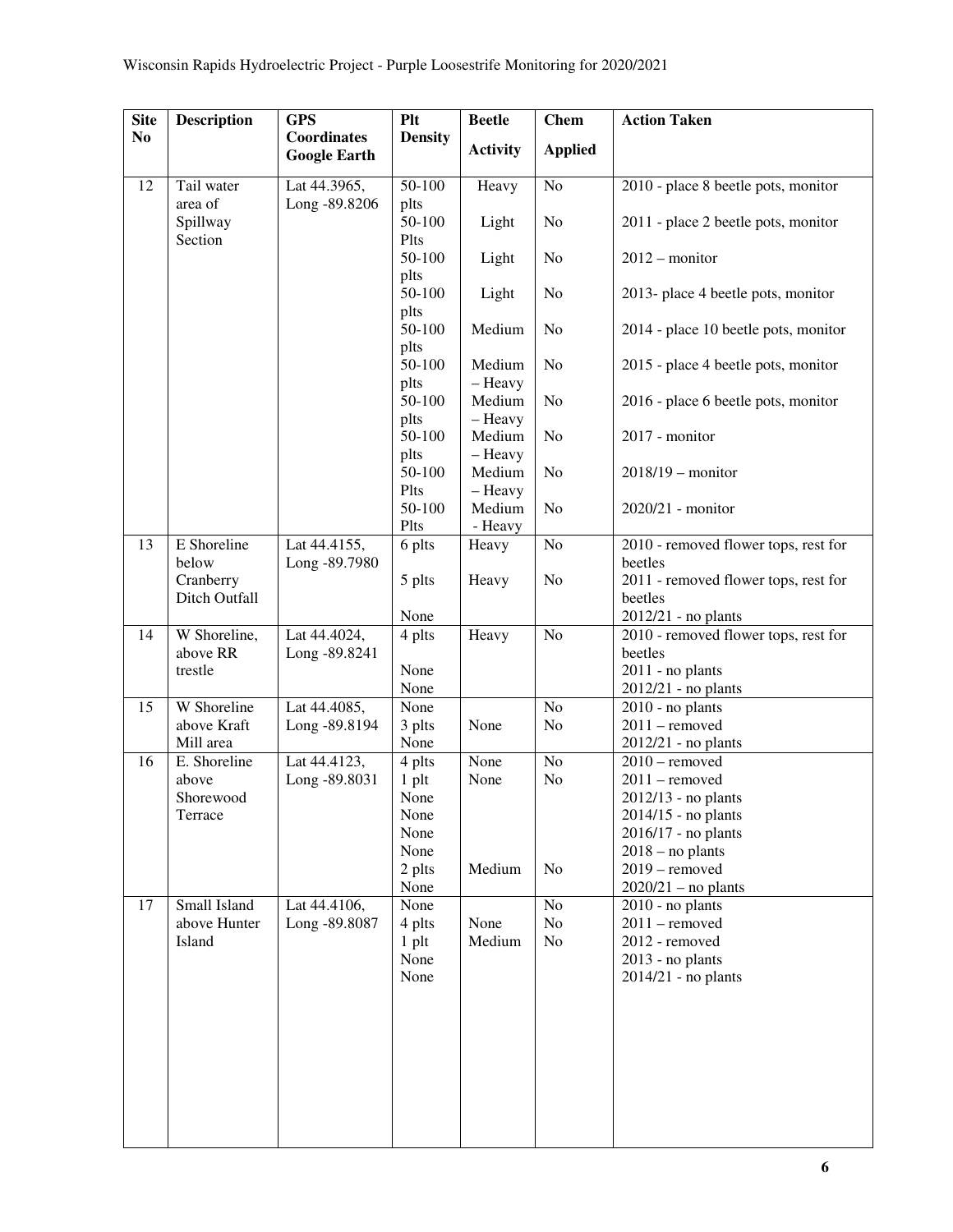| <b>Site</b>    | <b>Description</b> | <b>GPS</b>                                | <b>Plt</b>     | <b>Beetle</b>   | <b>Chem</b>    | <b>Action Taken</b>   |
|----------------|--------------------|-------------------------------------------|----------------|-----------------|----------------|-----------------------|
| N <sub>0</sub> |                    | <b>Coordinates</b><br><b>Google Earth</b> | <b>Density</b> | <b>Activity</b> | <b>Applied</b> |                       |
| 18             | Big Is., SE        | Lat 44.4165,                              | None           |                 | N <sub>0</sub> | $2010$ - no plants    |
|                | Cove               | Long -89.8147                             | 2 plts         | None            | N <sub>0</sub> | $2011$ – removed      |
|                |                    |                                           | None           |                 |                | $2012/13$ - no plants |
|                |                    |                                           | None           |                 |                | $2014$ – no plants    |
|                |                    |                                           | 2 plts         | Heavy           | N <sub>0</sub> | $2015$ – removed      |
|                |                    |                                           | None           |                 |                | $2016/19$ – no plants |
|                |                    |                                           | None           |                 |                | $2020$ – no plants    |
|                |                    |                                           | 2 plts         | Light           | No             | $2021$ – removed      |

Notes: No chemical applications for 2010 - 2021. Beetle activity rating based on percentage of leaves with beebee holes from beetle feeding: light less than 15%, medium 15% to 30%, heavy greater than 30%.